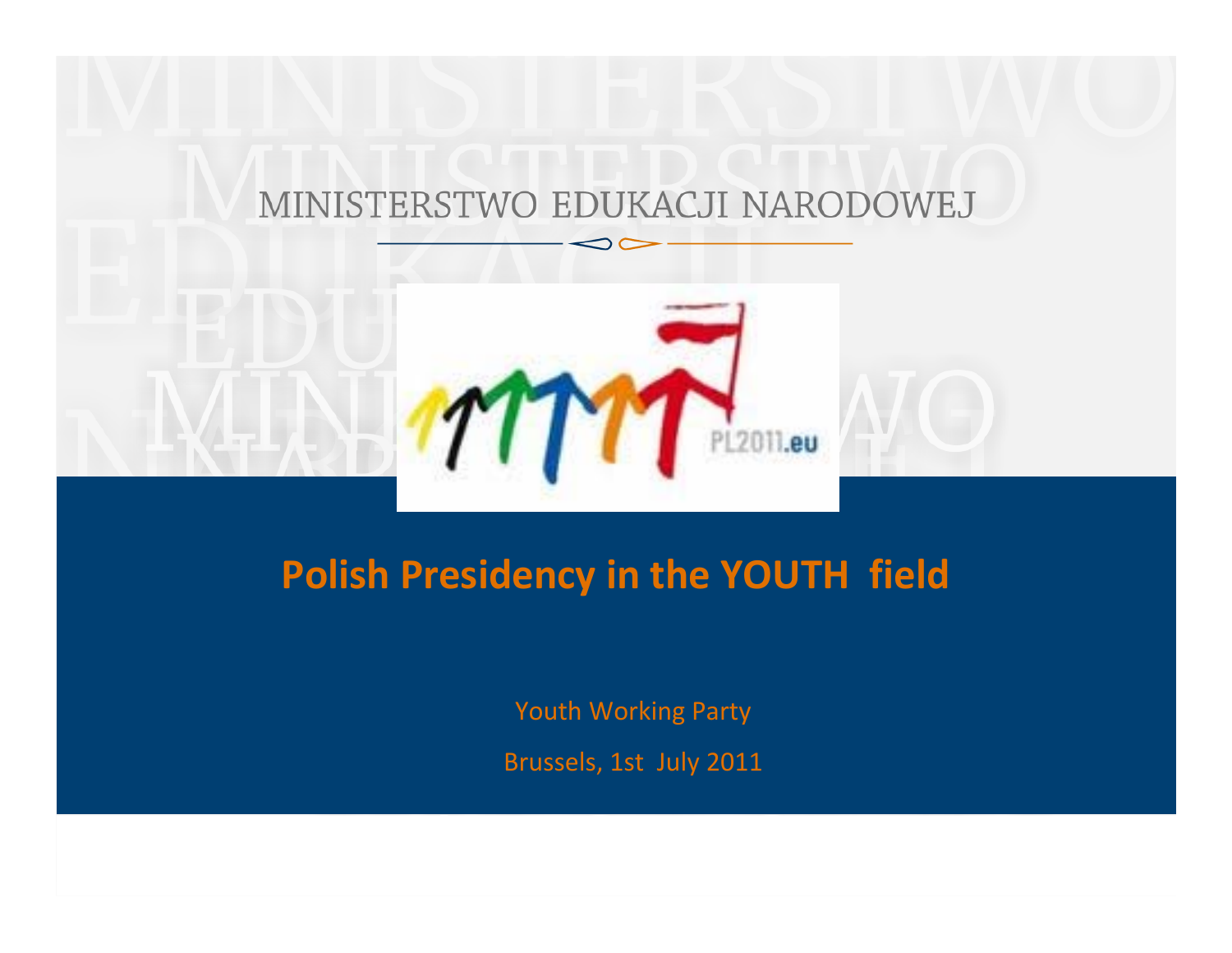

- 1. Team Presidency priorities
- 2. Priorities and aims of Polish Presidency
- •objectives
- •activities
- 3. Programme of Polish Presidency
- 4. Structured dialogue with young people
- 5. Cross‐sectoral cooperation
- 6. EU Youth Conference, DG Youth meeting and other related events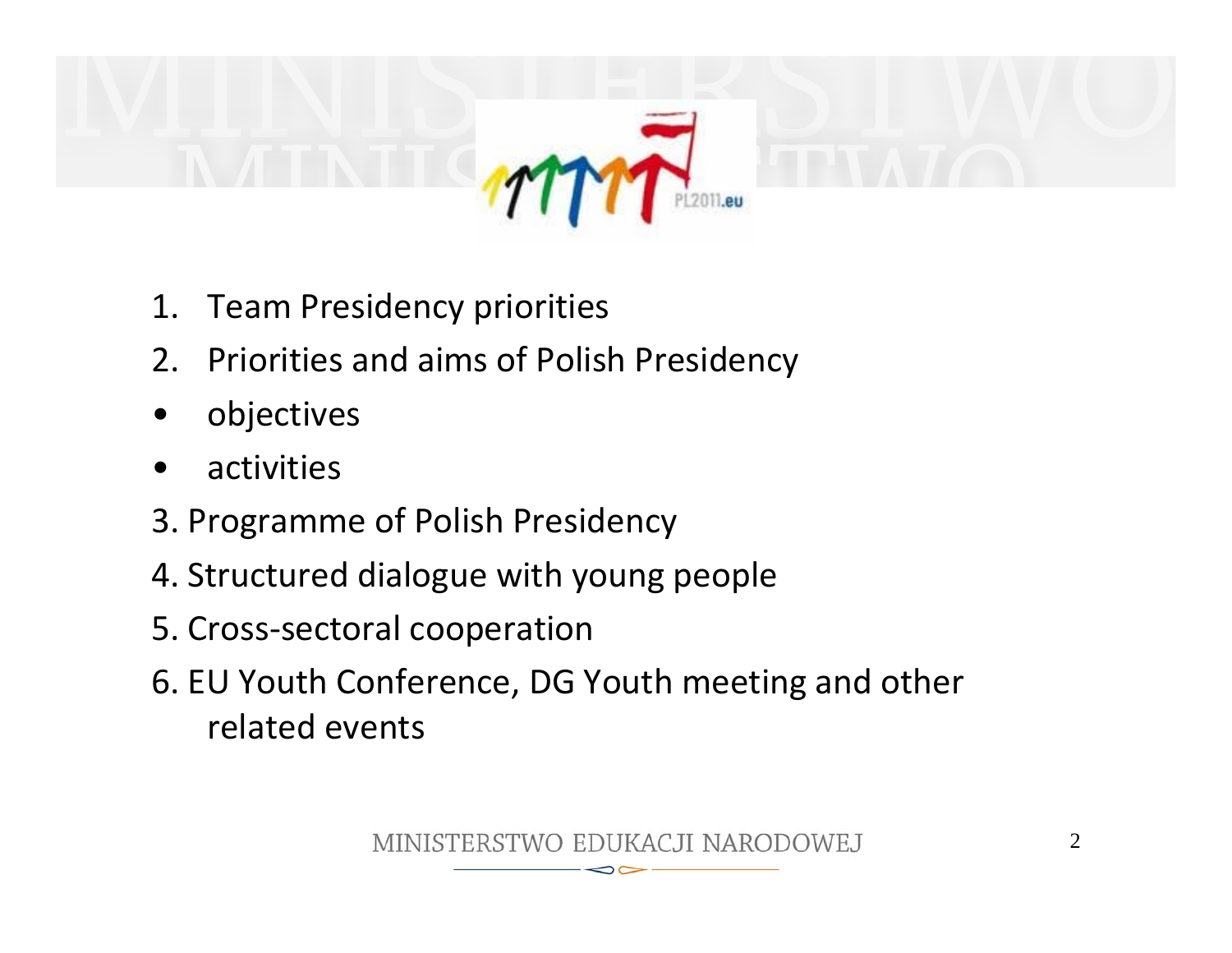## **Team Presidency priorities**

## Overarching priority: 1 July 2011 ‐ 31 December 2012 **YOUTH PARTICIPATION IN DEMOCRATIC LIFE IN EUROPE**

Specific priorities:

Poland ‐ Youth and the World Denmark ‐ Creativity and Innovation Cyprus – Participation and Social Inclusion

MINISTERSTWO EDUKACJI NARODOWEJ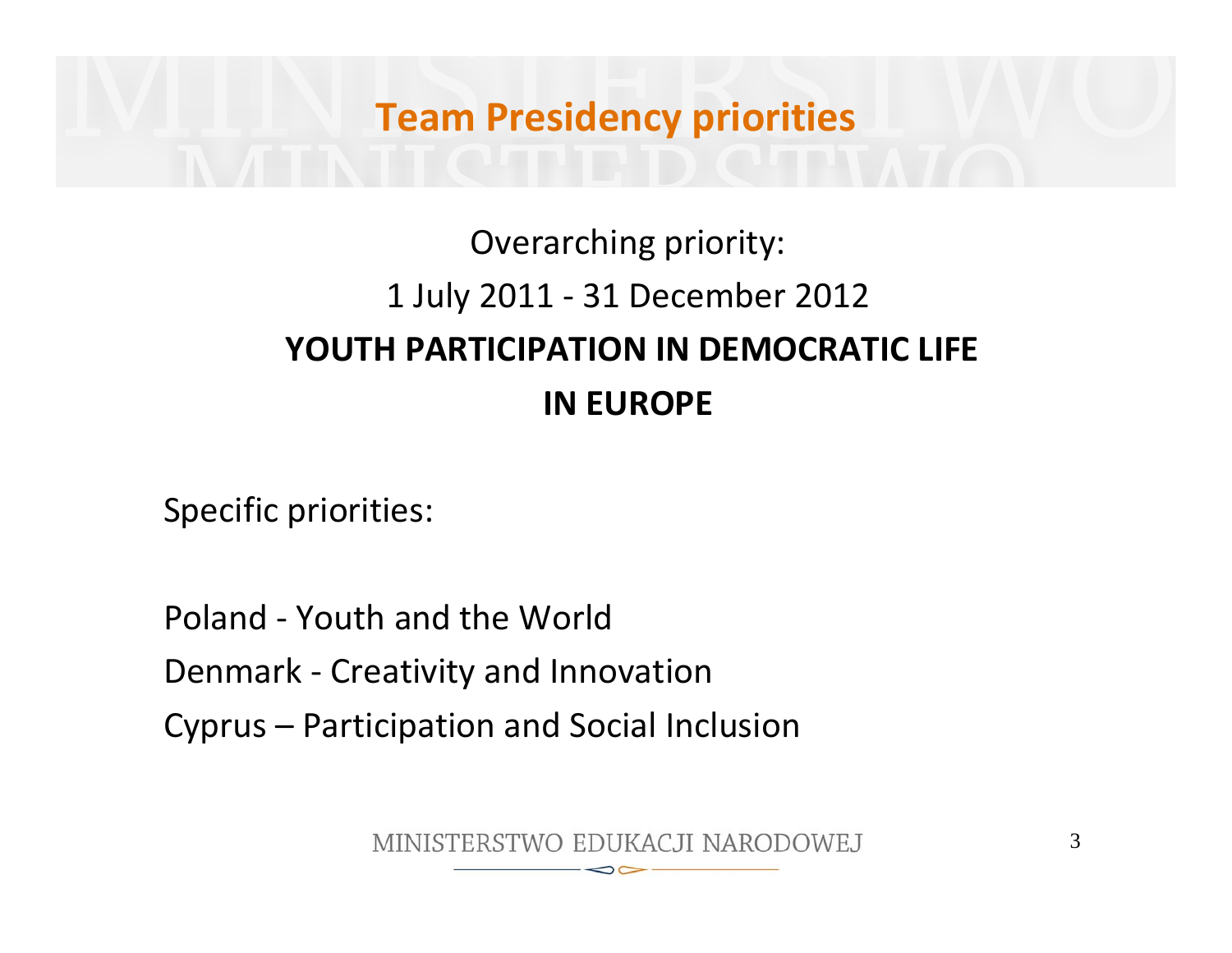# **Priorities and aims of Polish Presidency (objectives)**

### **YOUTH AND THE WORLD**

- • increasing cooperation between young people from the European Union and youth from Eastern Europe and Caucasus countries with the particular regard to youth mobility,
- raising awareness on the situation of young people and youth policy in the Eastern European and Caucasus countries in the context of the renewed framework for European cooperation in the youth field,
- providing <sup>a</sup> space for discussion on the new youth programme.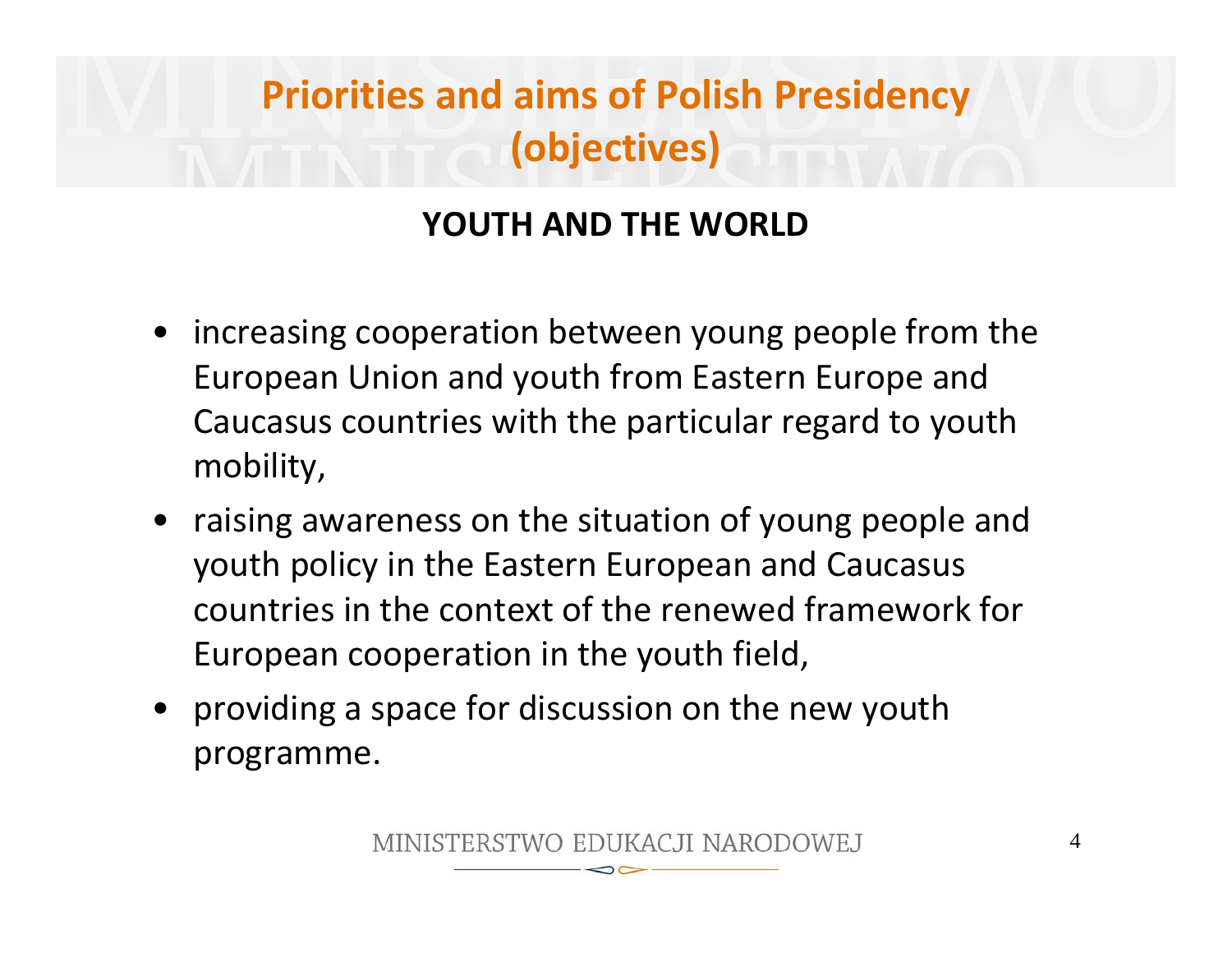## **Priorities and aims of Polish Presidency (activities)**

- Adopting the *Conclusions on Eastern dimension of youth mobility*
- Continuing the structured dialogue with youth on participation and youth cooperation with the EU neighbouring countries, in particular Eastern Europe and Caucasus
- Facilitating strong cross‐sectoral cooperation
- Sharing more information on instruments and programmes supporting EU youth cooperation with the EU neighbouring countries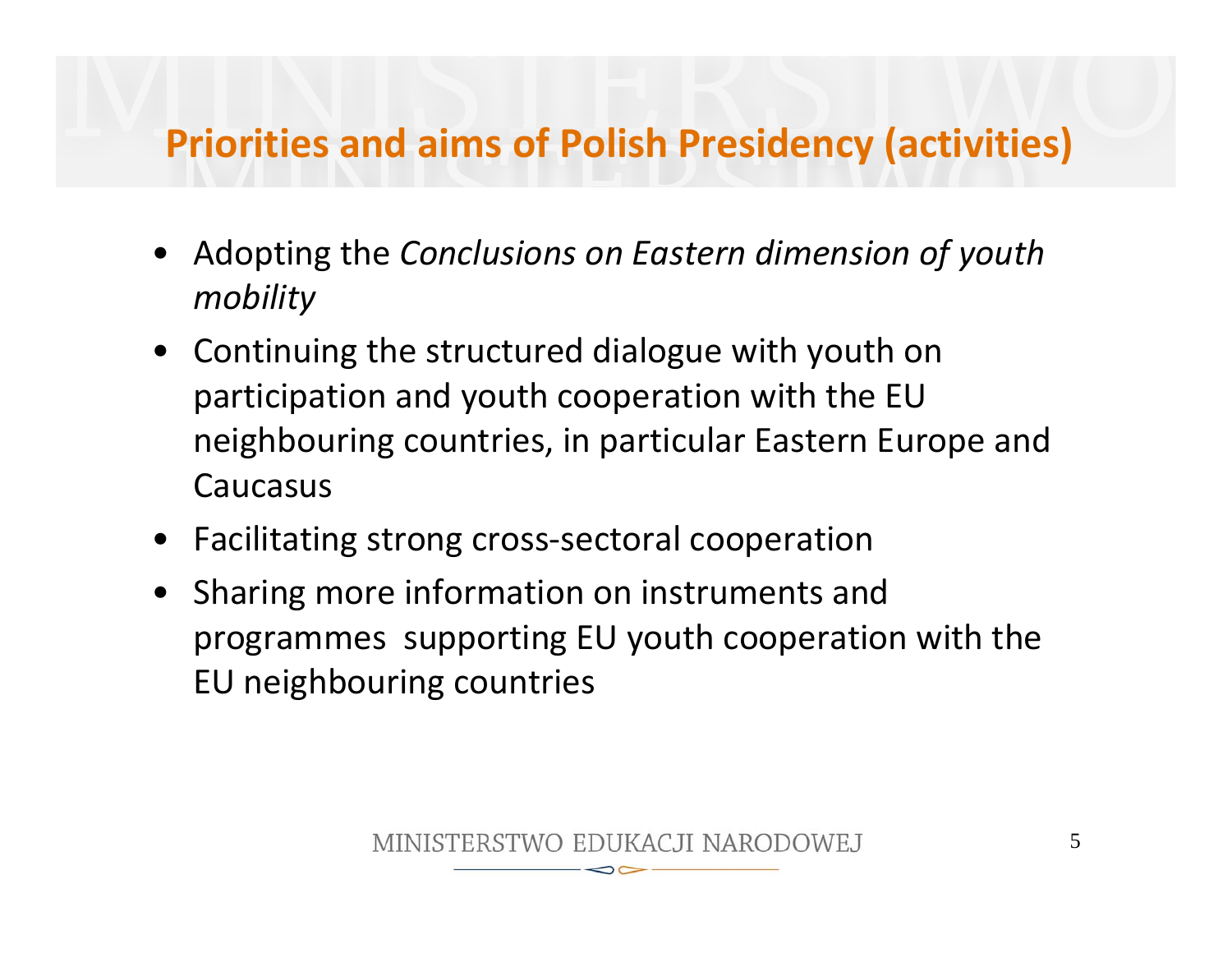## **Programme of Polish Presidency**

| <b>Activity</b>                                               | <b>Date</b>                                                       |
|---------------------------------------------------------------|-------------------------------------------------------------------|
| National consultations in frame of the<br>structured dialogue | From June till 7 August                                           |
| European Steering Committee (provisional<br>dates)            | 30 June<br>26 August<br>20 September                              |
| Youth Working Party (provisional dates)                       | 1 July<br>19 September<br>11 October<br>24 October<br>12 December |
| <b>EU Youth Conference</b>                                    | 5-7 September                                                     |
| <b>DG Youth</b>                                               | 5-8 September                                                     |
| Education, Youth, Culture, Sport Council                      | 28-29 November                                                    |

MINISTERSTWO EDUKACJI NARODOWEJ  $\infty$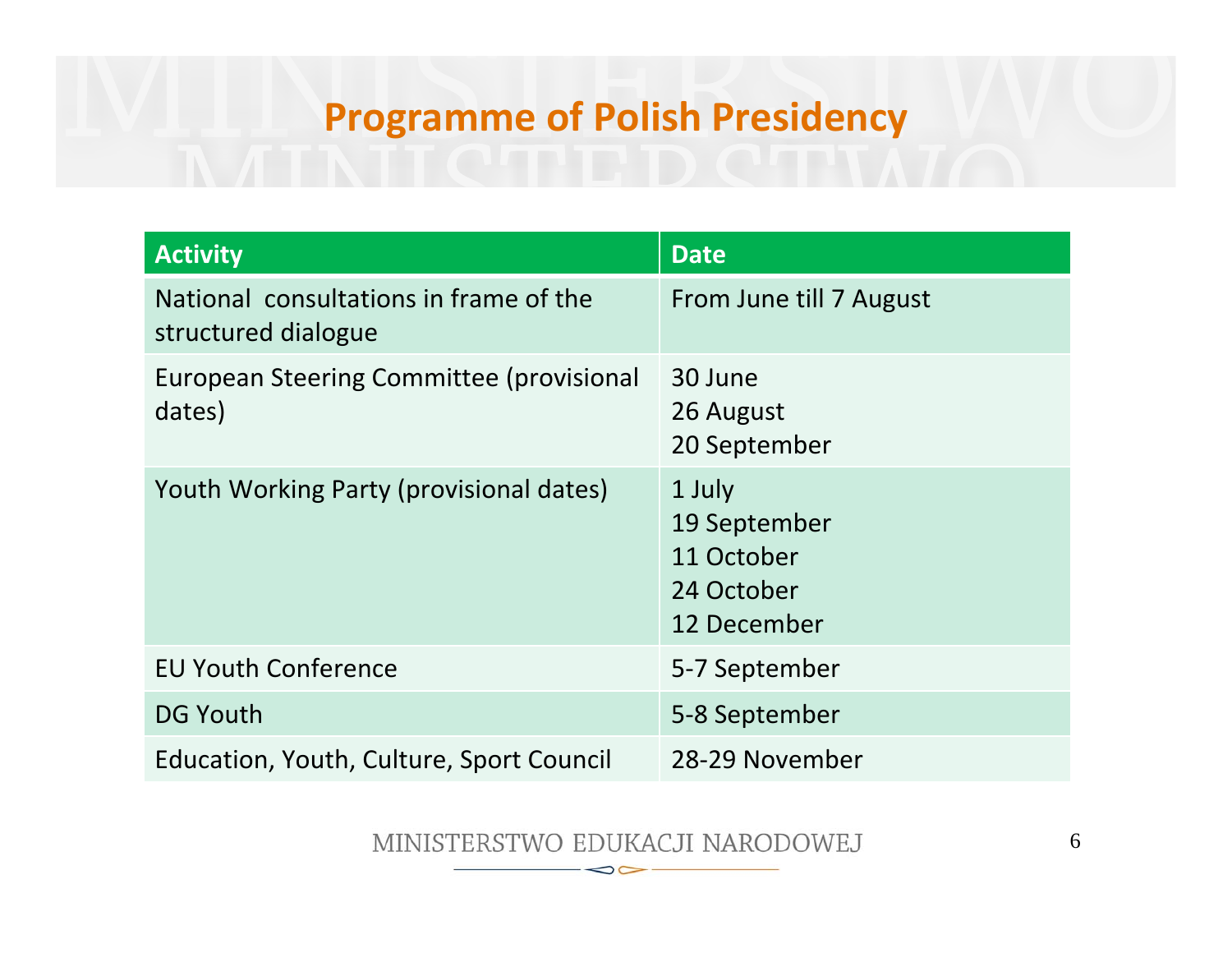## **Structured dialogue with young people**

- 1. Interest in international youth cooperation
- 2. Cooperation with youth from the EU neighbouring countries in the area of mobility in non‐formal education and volunteering
- •What are the main added values from such cooperation?
- •What are the barriers and obstacles?
- •What concrete actions and tools are needed?
- 3. Participation of young people in democratic life in Europe and international youth cooperation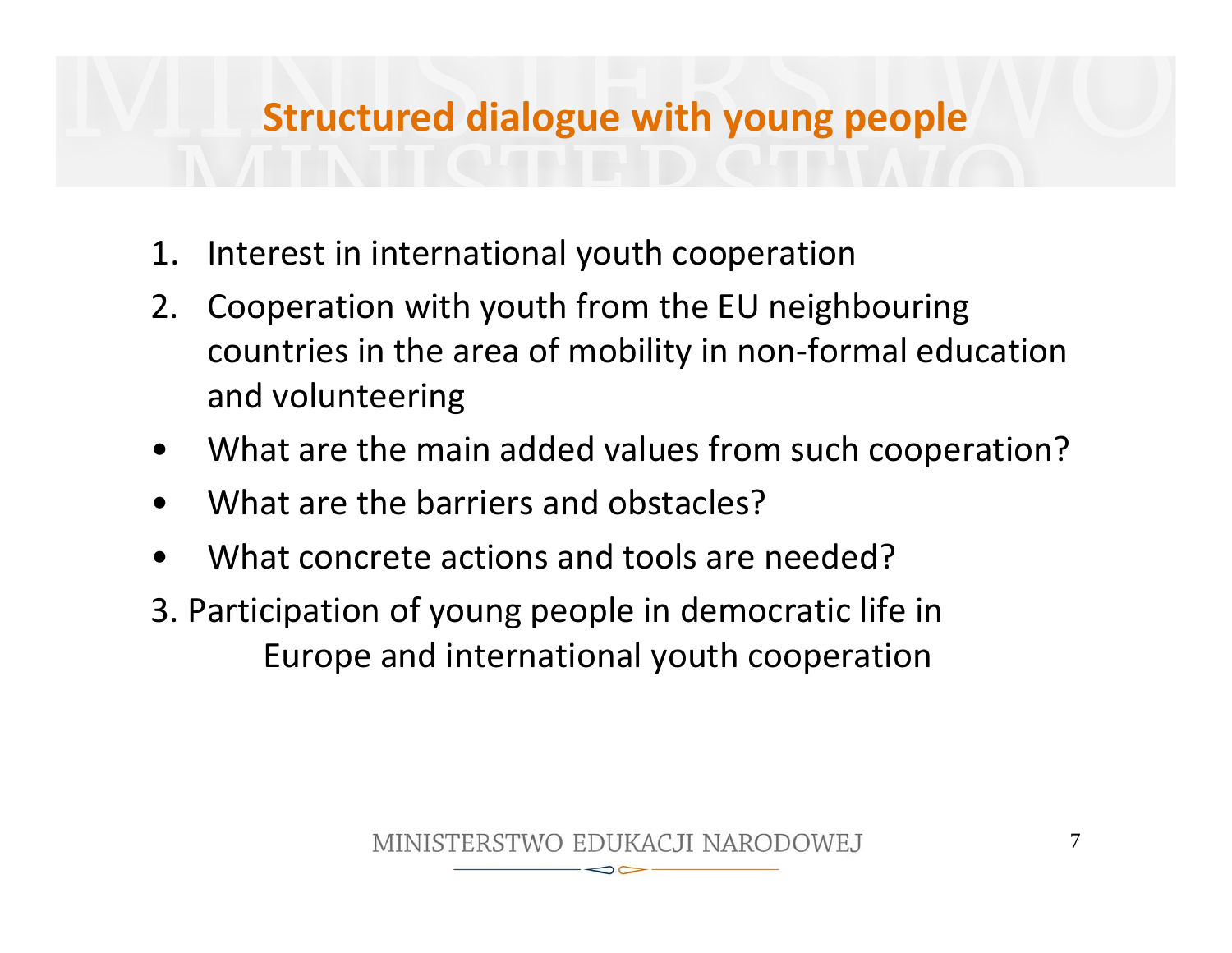## **Cross‐sectoral cooperation**

#### **Document on youth mobility as <sup>a</sup> sectoral challenge:**

- •Working Party on Eastern Europe and Central Asia (FAC)
- Committee of Cultural Affairs (EYCS)
- Education Committee (EYCS)
- •DGs of the European Commission
- •European External Action Service

### **Documents in other youth‐related sectors:**

Education Committee (EYCS) – youth competences Sport Working Party (EYCS) – volunteering in sport Social Questions (EPSCO) – volunteering in social policy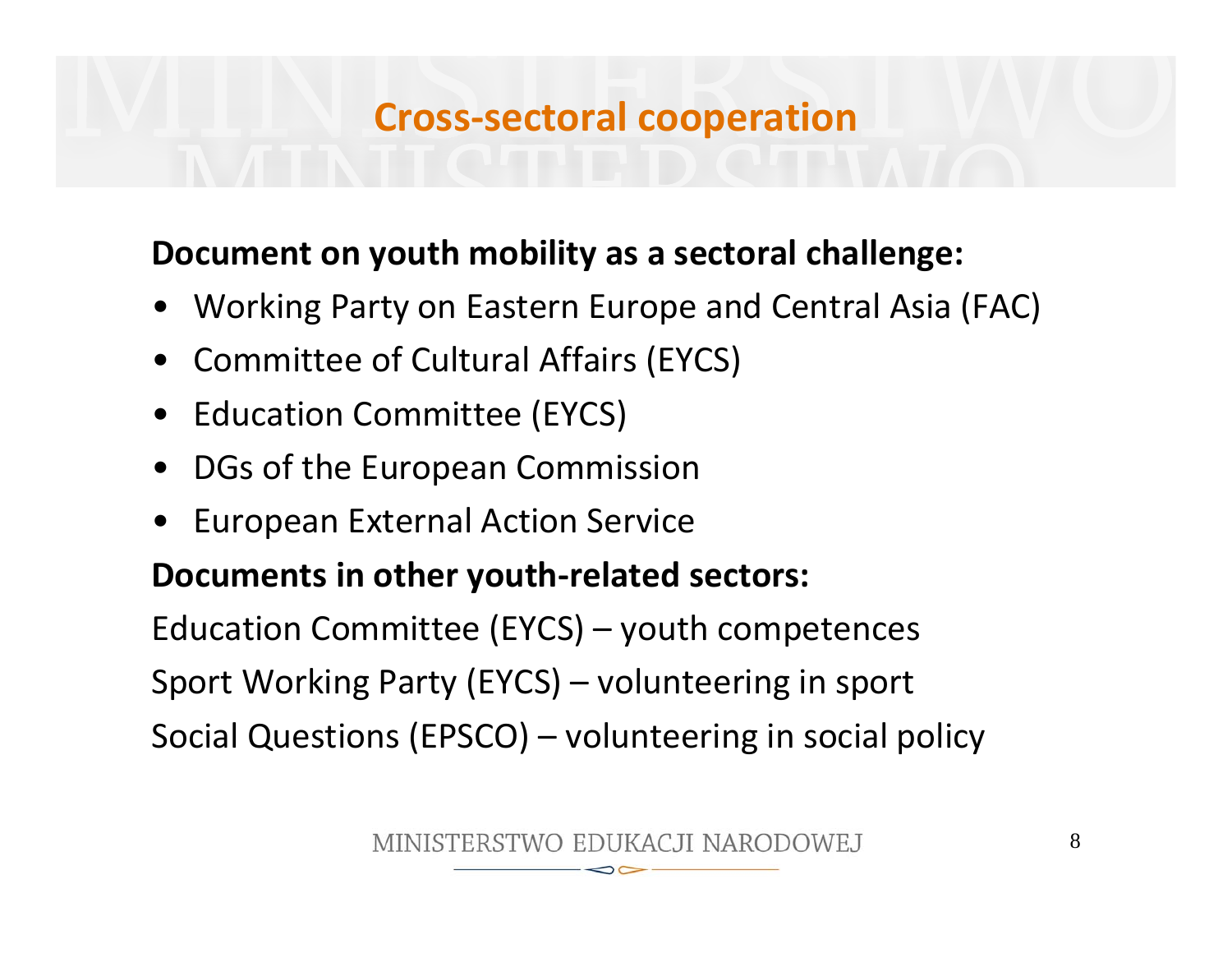# **EU Youth Conference and DG Youth meeting and other related events (1)**

### **EU Youth Conference <sup>+</sup> DG Youth (YOUTH)**

- •5‐7(8) September 2011, Warsaw
- • more information in the INVITATION and PRACTICAL INFORMATION
- •registration: open on the 6th July

## **Ministerial conference Eastern dimenssion of mobility (EDUCATION, CULTURE, YOUTH, SPORT)**

- •6‐7 July 2011, Warsaw
- •www.eap‐mobility.pl
- $\bullet$ registration: closed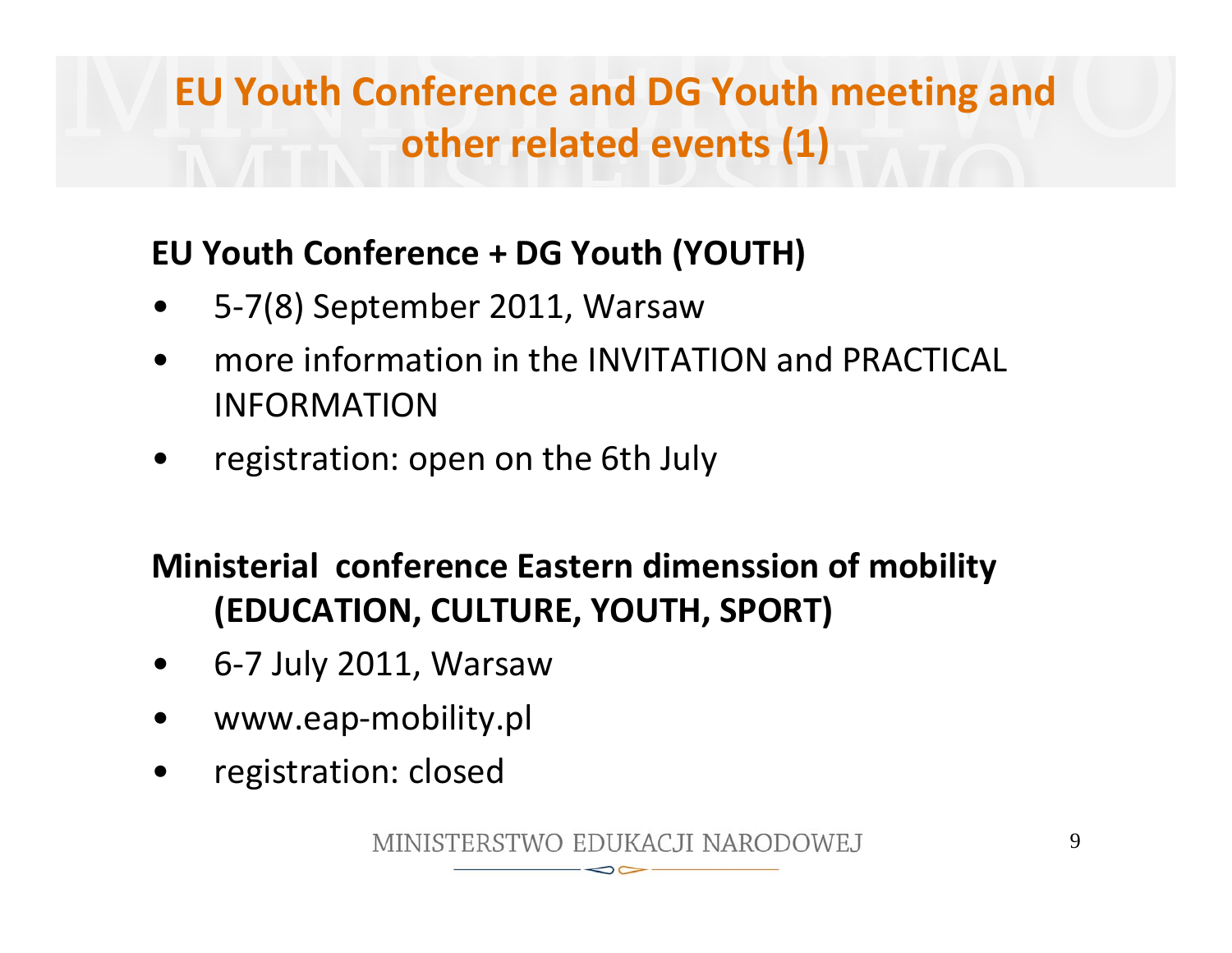# **EU Youth Conference and DG Youth meeting and other related events (2)**

### **Experts' conference "Ensuring equal chances through sport participation as <sup>a</sup> social policy element (SPORT)**

- •18‐19 July 2011, Wroclaw
- •registration: open till 10th July

## **Conference "Competences in Culture" (CULTURE, AUDIOVISUAL AFFAIRS, COPYRIGHT)**

- •18‐20 July 2011, Warsaw
- •www.competencesinculture.pl
- •registration: closed